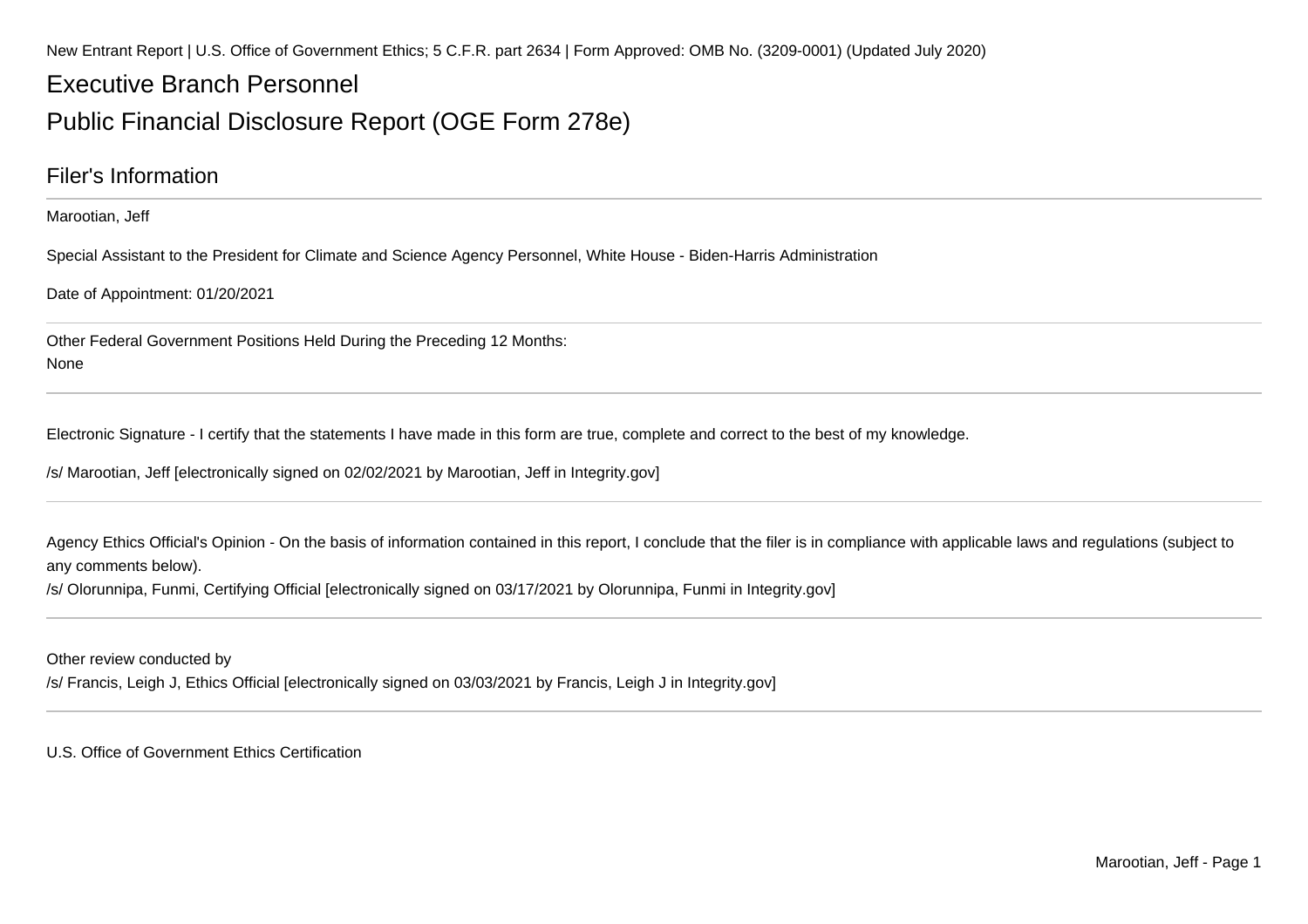Data Revised 03/17/2021

Data Revised 03/01/2021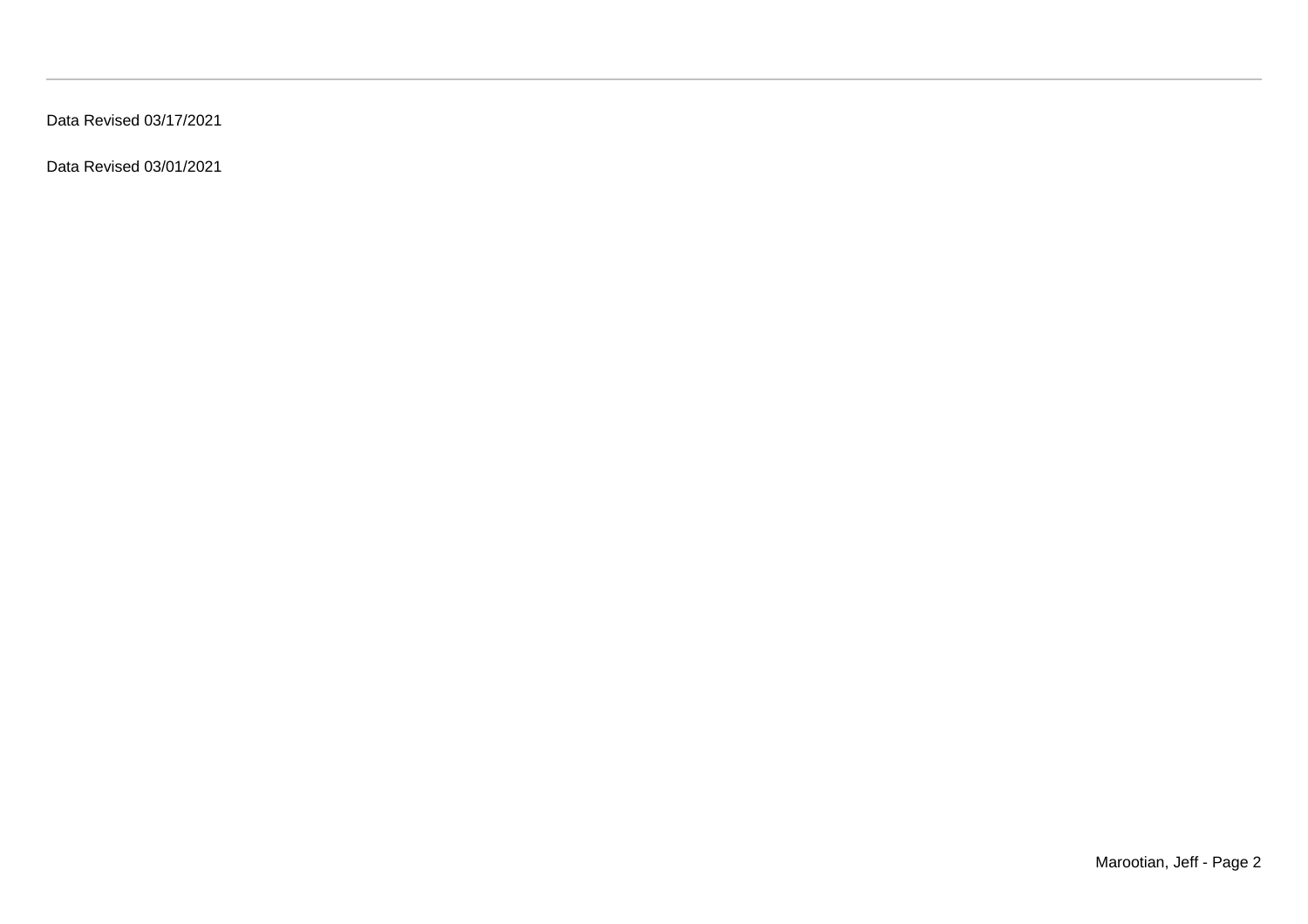### 1. Filer's Positions Held Outside United States Government

| # | ORGANIZATION NAME                     | CITY, STATE                            | ORGANIZATION POSITION<br><b>TYPE</b> | <b>HELD</b> | <b>FROM</b> | <b>TO</b> |
|---|---------------------------------------|----------------------------------------|--------------------------------------|-------------|-------------|-----------|
|   | District Department of Transportation | Washington,<br>District of<br>Columbia | City Government Director             |             | 3/2017      | 1/2021    |
| 2 | PT Fund, Inc.                         | Washington,<br>District of<br>Columbia | Corporation                          | Advisor     | 11/2020     | 1/2021    |

# 2. Filer's Employment Assets & Income and Retirement Accounts

| #              | <b>DESCRIPTION</b>                                                   | EIF | <b>VALUE</b>              | <b>INCOME TYPE</b> | <b>INCOME</b><br><b>AMOUNT</b> |
|----------------|----------------------------------------------------------------------|-----|---------------------------|--------------------|--------------------------------|
|                | District of Columbia Department of<br>Transportation                 | N/A |                           | Salary             | \$406,398                      |
| $\overline{2}$ | IRA#1                                                                | No  |                           |                    |                                |
| 2.1            | Fidelity Freedom Index 2040 Fund                                     | Yes | $$100,001 -$<br>\$250,000 |                    | None (or less<br>than $$201)$  |
| 2.2            | <b>Fidelity Global EXUS Fund</b>                                     | Yes | $$50,001 -$<br>\$100,000  |                    | None (or less<br>than $$201)$  |
| 2.3            | Fidelity 500 Index Fund                                              | Yes | $$100,001 -$<br>\$250,000 |                    | None (or less<br>than $$201)$  |
| 3              | Roth IRA                                                             | No  |                           |                    |                                |
| 3.1            | Fidelity 500 Index Fund                                              | Yes | $$100,001 -$<br>\$250,000 |                    | None (or less<br>than $$201)$  |
| 4              | District of Columbia Government, Defined<br><b>Contribution Plan</b> | No  |                           |                    |                                |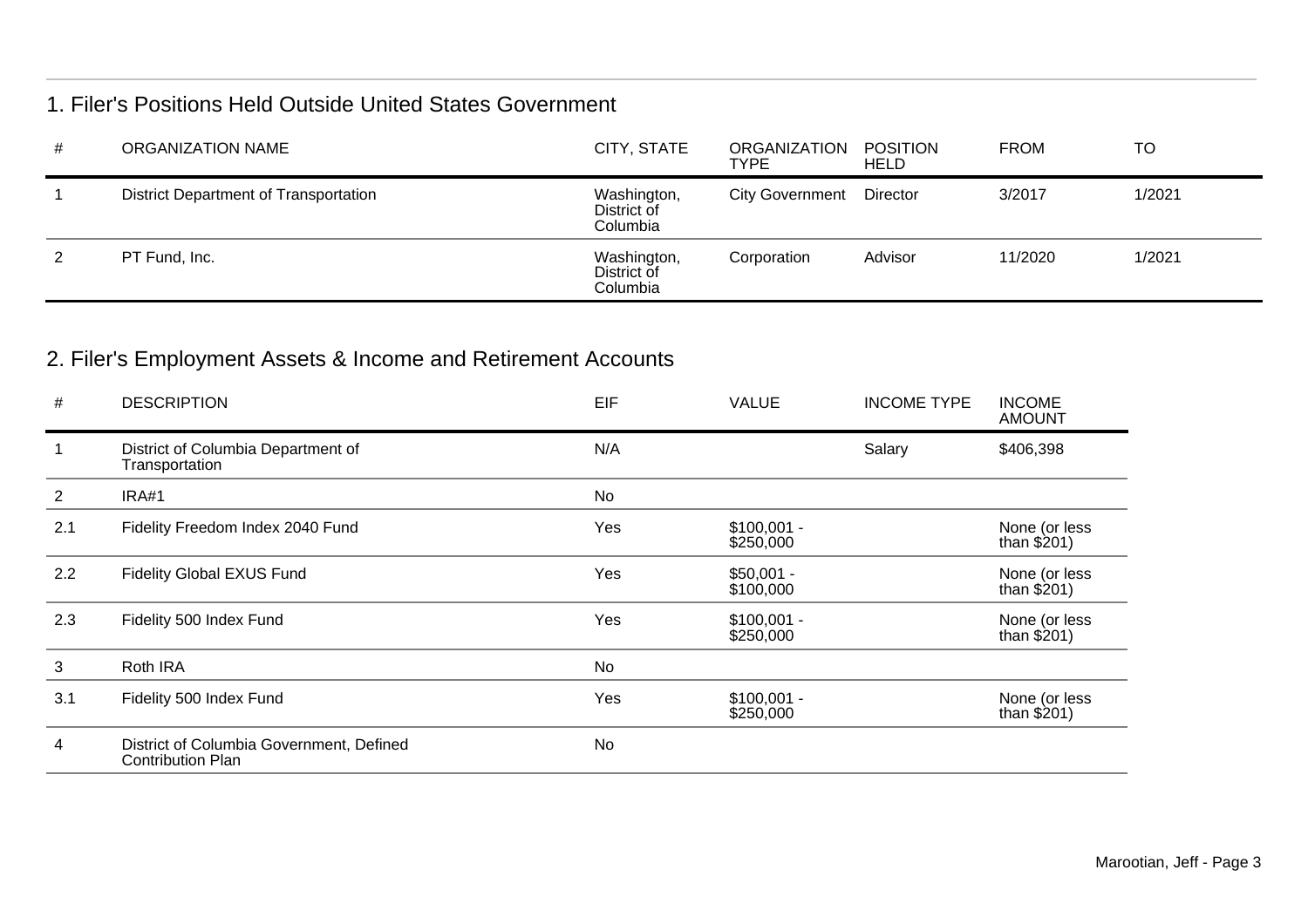| <b>DESCRIPTION</b>                   | EIF | VALUE                    | <b>INCOME TYPE</b> | <b>INCOME</b><br><b>AMOUNT</b> |
|--------------------------------------|-----|--------------------------|--------------------|--------------------------------|
| Vanguard Target Retirement Fund 2045 | Yes | $$50,001 -$<br>\$100,000 |                    | None (or less<br>than $$201)$  |

# 3. Filer's Employment Agreements and Arrangements

| EMPLOYER OR PARTY               | CITY, STATE                                | STATUS AND TERMS                                                                 | <b>DATE</b> |
|---------------------------------|--------------------------------------------|----------------------------------------------------------------------------------|-------------|
| District of Columbia Government | Washington, DC,<br>District of<br>Columbia | I will not participate in this defined contribution plan after<br>my separation. | 3/2017      |

# 4. Filer's Sources of Compensation Exceeding \$5,000 in a Year

| <b>SOURCE NAME</b>                                   | CITY, STATE                            | BRIEF DESCRIPTION OF DUTIES             |  |
|------------------------------------------------------|----------------------------------------|-----------------------------------------|--|
| District of Columbia Department of<br>Transportation | Washington,<br>District of<br>Columbia | Chief Executive of Transportation Dep't |  |

# 5. Spouse's Employment Assets & Income and Retirement Accounts

| None                       |                                                                |     |                           |                    |                         |  |
|----------------------------|----------------------------------------------------------------|-----|---------------------------|--------------------|-------------------------|--|
| 6. Other Assets and Income |                                                                |     |                           |                    |                         |  |
| #                          | <b>DESCRIPTION</b>                                             | EIF | <b>VALUE</b>              | <b>INCOME TYPE</b> | <b>INCOME</b><br>AMOUNT |  |
|                            | Fidelity Money Market Portfolio Select Class<br>Shares (FMYXX) | Yes | $$250,001 -$<br>\$500,000 |                    | $$2,501 - $5,000$       |  |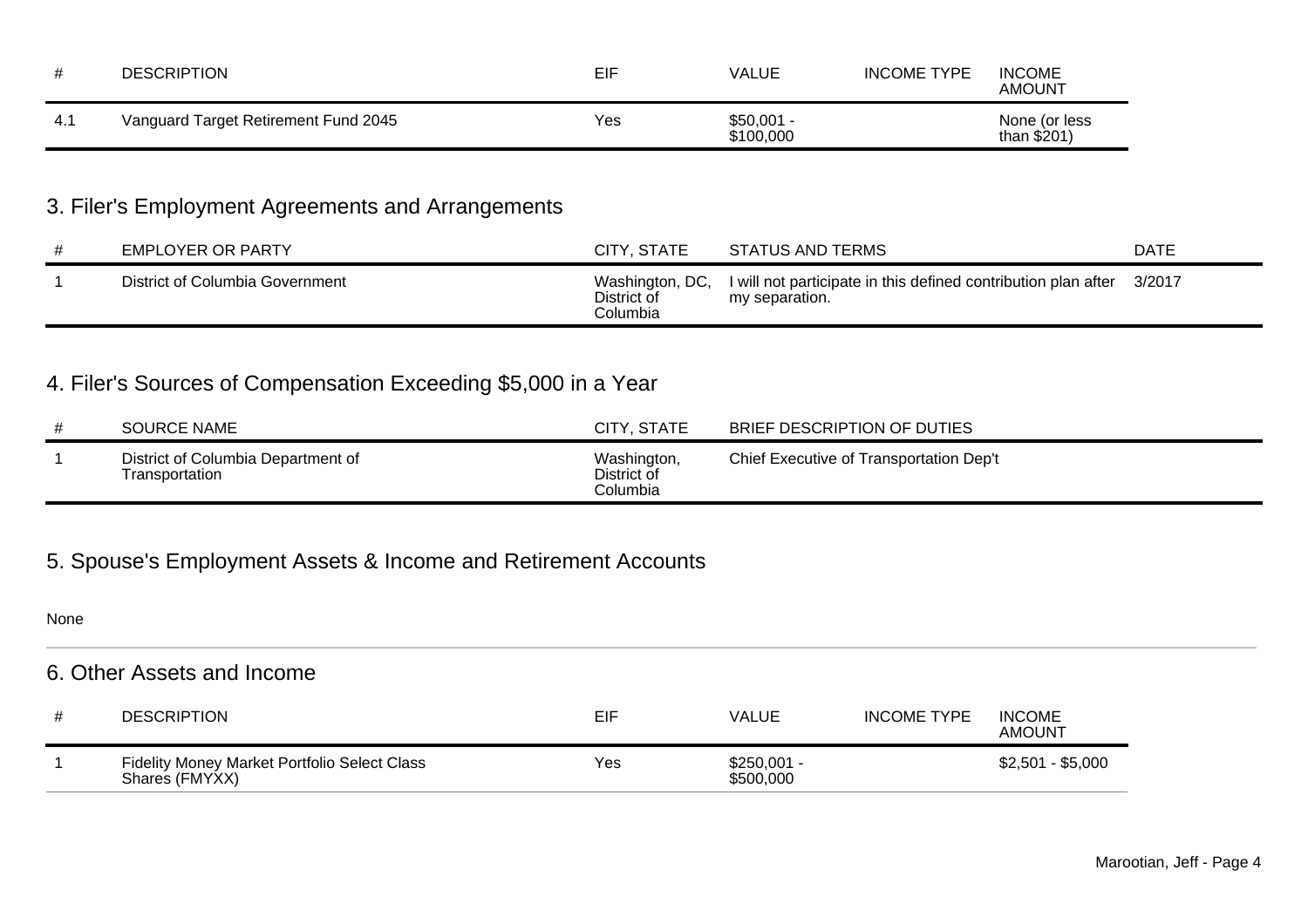| # | <b>DESCRIPTION</b>                                  | EIF | <b>VALUE</b>              | <b>INCOME TYPE</b>   | <b>INCOME</b><br><b>AMOUNT</b> |
|---|-----------------------------------------------------|-----|---------------------------|----------------------|--------------------------------|
| 2 | Fidelity Money Market Fund Premium Class<br>(FZDXX) | Yes | $$100,001 -$<br>\$250,000 |                      | $$1,001 - $2,500$              |
| 3 | Facebook, Inc. (FB)                                 | N/A | $$15,001 -$<br>\$50,000   | <b>Capital Gains</b> | None (or less<br>than $$201)$  |
| 4 | Arconic Corp. (ARNC)                                | N/A | $$1,001 - $15,000$        | <b>Capital Gains</b> | $$201 - $1,000$                |
| 5 | Homwet Aerospace                                    | N/A | $$1,001 - $15,000$        |                      | None (or less<br>than $$201)$  |
| 6 | U.S bank $# 1$ (cash)                               | No  | $$15,001 -$<br>\$50,000   |                      | None (or less<br>than \$201)   |

### 7. Transactions

(N/A) - Not required for this type of report

### 8. Liabilities

None

### 9. Gifts and Travel Reimbursements

(N/A) - Not required for this type of report

## **Endnotes**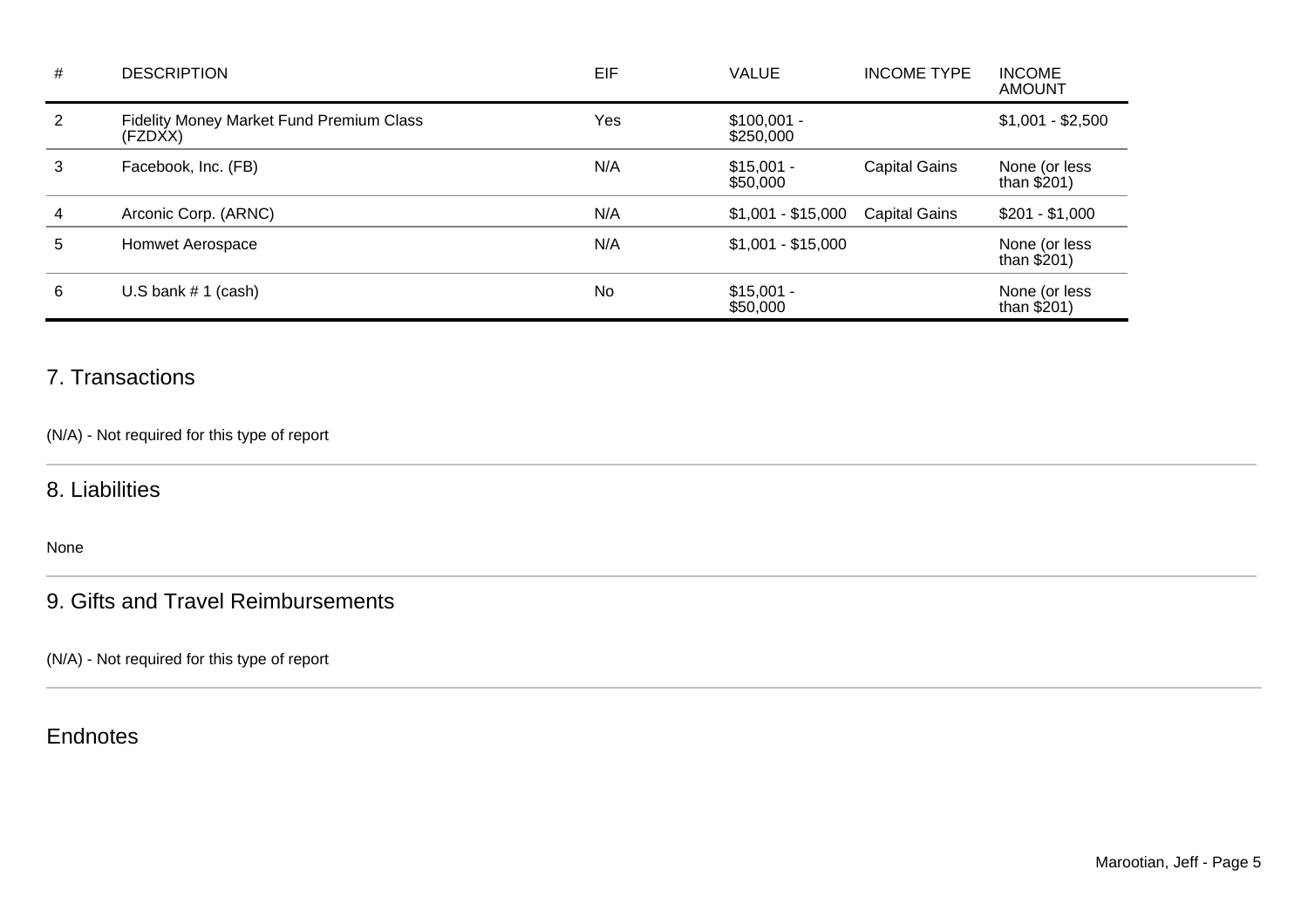### Summary of Contents

#### 1. Filer's Positions Held Outside United States Government

Part 1 discloses positions that the filer held at any time during the reporting period (excluding positions with the United States Government). Positions are reportable even if the filer did not receive compensation.

This section does not include the following: (1) positions with religious, social, fraternal, or political organizations; (2) positions solely of an honorary nature; (3) positions held aspart of the filer's official duties with the United States Government; (4) mere membership in an organization; and (5) passive investment interests as a limited partner or nonmanaging member of a limited liability company.

2. Filer's Employment Assets & Income and Retirement Accounts

Part 2 discloses the following:

- ●Sources of earned and other non-investment income of the filer totaling more than \$200 during the reporting period (e.g., salary, fees, partnership share, honoraria,scholarships, and prizes)
- ● Assets related to the filer's business, employment, or other income-generating activities (1) that ended the reporting period with a value greater than \$1,000 or (2) fromwhich more than \$200 in income was received during the reporting period (e.g., equity in business or partnership, stock options, retirement plans/accounts and their underlying holdings as appropriate, deferred compensation, and intellectual property, such as book deals and patents)

This section does not include assets or income from United States Government employment or assets that were acquired separately from the filer's business, employment, or other income-generating activities (e.g., assets purchased through a brokerage account). Note: The type of income is not required if the amount of income is \$0 - \$200 or if theasset qualifies as an excepted investment fund (EIF).

3. Filer's Employment Agreements and Arrangements

Part 3 discloses agreements or arrangements that the filer had during the reporting period with an employer or former employer (except the United States Government), such as the following:

- ●Future employment
- ●Leave of absence
- ●Continuing payments from an employer, including severance and payments not yet received for previous work (excluding ordinary salary from a current employer)
- ●Continuing participation in an employee welfare, retirement, or other benefit plan, such as pensions or a deferred compensation plan
- ● Retention or disposition of employer-awarded equity, sharing in profits or carried interests (e.g., vested and unvested stock options, restricted stock, future share of acompany's profits, etc.)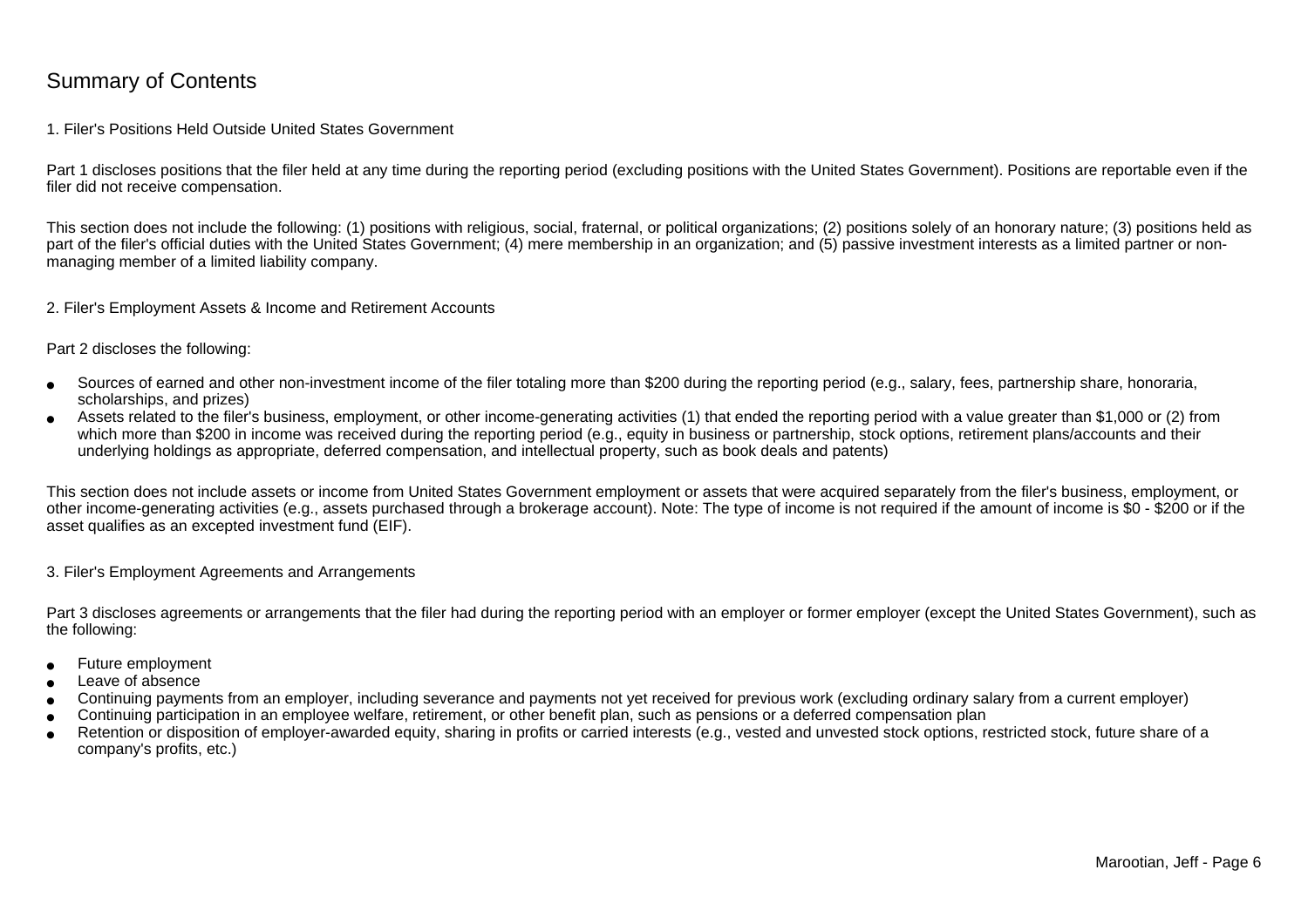### 4. Filer's Sources of Compensation Exceeding \$5,000 in a Year

Part 4 discloses sources (except the United States Government) that paid more than \$5,000 in a calendar year for the filer's services during any year of the reporting period.

The filer discloses payments both from employers and from any clients to whom the filer personally provided services. The filer discloses a source even if the source made itspayment to the filer's employer and not to the filer. The filer does not disclose a client's payment to the filer's employer if the filer did not provide the services for which the client is paying.

5. Spouse's Employment Assets & Income and Retirement Accounts

#### Part 5 discloses the following:

- ●Sources of earned income (excluding honoraria) for the filer's spouse totaling more than \$1,000 during the reporting period (e.g., salary, consulting fees, and partnershipshare)
- ●Sources of honoraria for the filer's spouse greater than \$200 during the reporting period
- ● Assets related to the filer's spouse's employment, business activities, other income-generating activities (1) that ended the reporting period with a value greater than \$1,000or (2) from which more than \$200 in income was received during the reporting period (e.g., equity in business or partnership, stock options, retirement plans/accounts and their underlying holdings as appropriate, deferred compensation, and intellectual property, such as book deals and patents)

This section does not include assets or income from United States Government employment or assets that were acquired separately from the filer's spouse's business,employment, or other income-generating activities (e.g., assets purchased through a brokerage account). Note: The type of income is not required if the amount of income is \$0 - \$200 or if the asset qualifies as an excepted investment fund (EIF). Amounts of income are not required for a spouse's earned income (excluding honoraria).

#### 6. Other Assets and Income

Part 6 discloses each asset, not already reported, (1) that ended the reporting period with a value greater than \$1,000 or (2) from which more than \$200 in investment income was received during the reporting period. For purposes of the value and income thresholds, the filer aggregates the filer's interests with those of the filer's spouse and dependentchildren.

This section does not include the following types of assets: (1) a personal residence (unless it was rented out during the reporting period); (2) income or retirement benefits associated with United States Government employment (e.g., Thrift Savings Plan); and (3) cash accounts (e.g., checking, savings, money market accounts) at a single financial institution with a value of \$5,000 or less (unless more than \$200 in income was received). Additional exceptions apply. Note: The type of income is not required if the amount ofincome is \$0 - \$200 or if the asset qualifies as an excepted investment fund (EIF).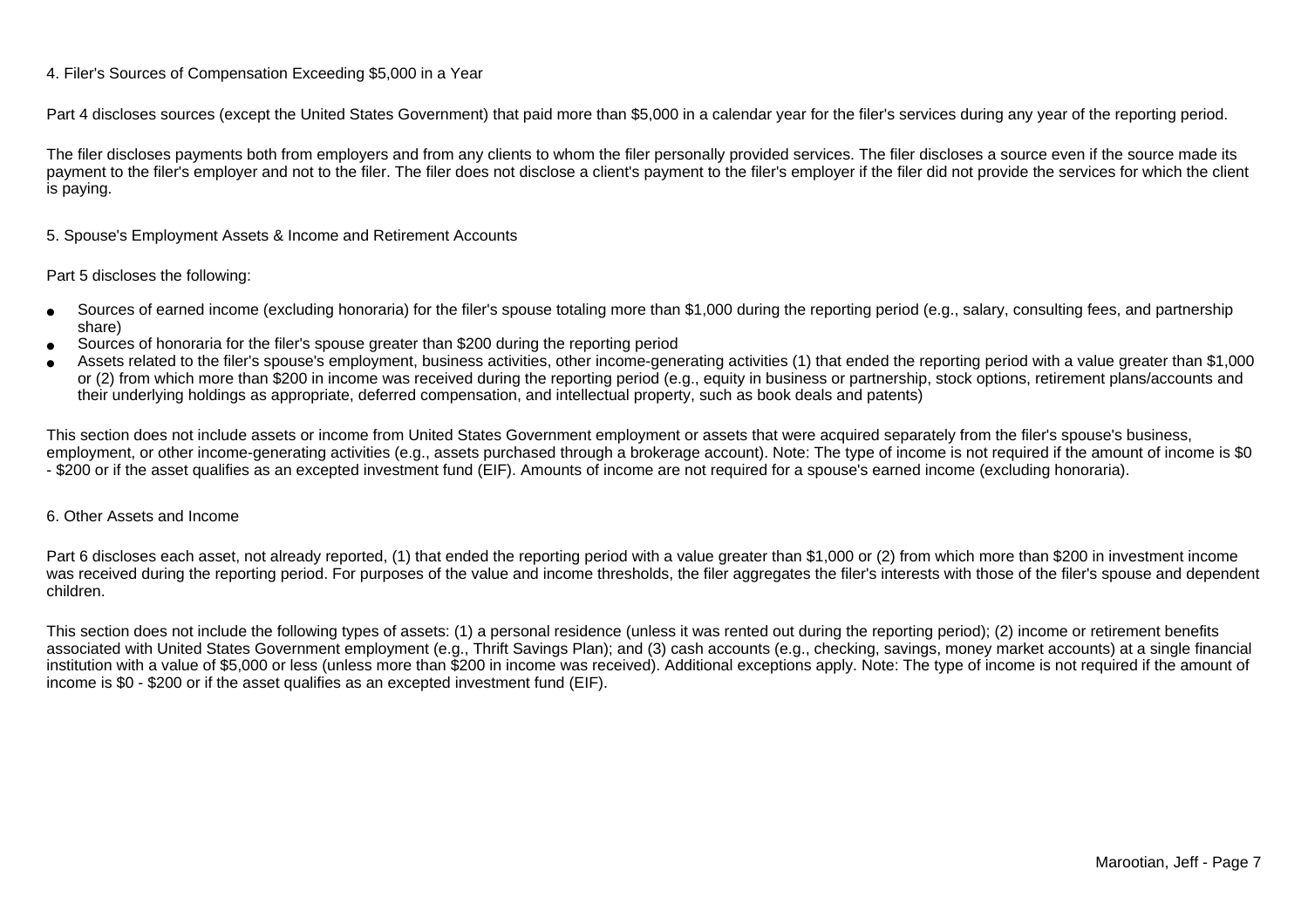### 7. Transactions

Part 7 discloses purchases, sales, or exchanges of real property or securities in excess of \$1,000 made on behalf of the filer, the filer's spouse or dependent child during the reporting period.

This section does not include transactions that concern the following: (1) a personal residence, unless rented out; (2) cash accounts (e.g., checking, savings, CDs, money market accounts) and money market mutual funds; (3) Treasury bills, bonds, and notes; and (4) holdings within a federal Thrift Savings Plan account. Additional exceptionsapply.

### 8. Liabilities

Part 8 discloses liabilities over \$10,000 that the filer, the filer's spouse or dependent child owed at any time during the reporting period.

This section does not include the following types of liabilities: (1) mortgages on a personal residence, unless rented out (limitations apply for PAS filers); (2) loans secured by a personal motor vehicle, household furniture, or appliances, unless the loan exceeds the item's purchase price; and (3) revolving charge accounts, such as credit card balances,if the outstanding liability did not exceed \$10,000 at the end of the reporting period. Additional exceptions apply.

### 9. Gifts and Travel Reimbursements

#### This section discloses:

- ●Gifts totaling more than \$415 that the filer, the filer's spouse, and dependent children received from any one source during the reporting period.
- ●Travel reimbursements totaling more than \$415 that the filer, the filer's spouse, and dependent children received from any one source during the reporting period.

For purposes of this section, the filer need not aggregate any gift or travel reimbursement with a value of \$166 or less. Regardless of the value, this section does not include the following items: (1) anything received from relatives; (2) anything received from the United States Government or from the District of Columbia, state, or local governments; (3)bequests and other forms of inheritance; (4) gifts and travel reimbursements given to the filer's agency in connection with the filer's official travel; (5) gifts of hospitality (food,lodging, entertainment) at the donor's residence or personal premises; and (6) anything received by the filer's spouse or dependent children totally independent of theirrelationship to the filer. Additional exceptions apply.